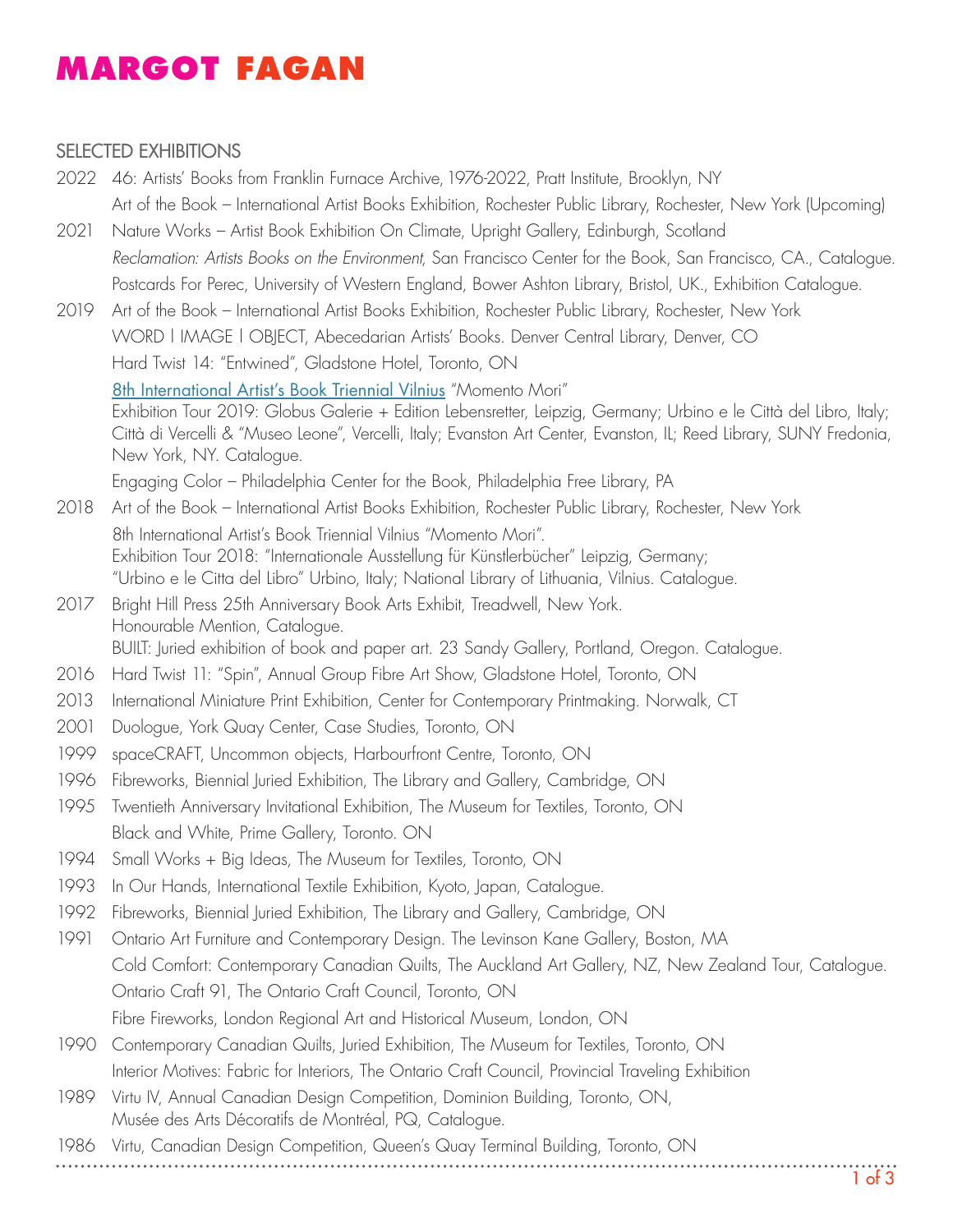# **[MARGOT](https://margotfagan.ca/) FAGAN** CONTINUED

### PUBLIC COLLECTIONS & COMMISSIONS

The Art Gallery of Ontario, Commissioned Textiles, Toronto, ON CAMH Public Art Acquisition, The Centre for Addiction and Mental Health, Queen Street West, Toronto, ON Canadian Museum of Civilization, Permanent Collection, Gatineau, QC The Free Library of Philadelphia, Book Arts Collection, Philadelphia, PA Lesley University Library, Cambridge, MA Metro Hall, Competition Winner: Commissioned Textiles for Chairman's office. Toronto, ON Ontario Crafts Council, Chalmers Building, Built-In Art Competition. Commissioned Textiles and Permanent Collection, Toronto, ON Reed College Library, Portland, OR Savannah College of Art & Design, Jen Library, Savannah, GA University of California, Los Angeles, Art Library, Los Angeles, CA University of Michigan, Hatcher Graduate Library, Ann Arbor, MI Commercial Textile Design, Clients Include: Umbra, Cave Spring Cellars, Stratford Festival, and Dominion Textiles.

### GRANTS & AWARDS

- 1997 Canada Council Exhibition Assistance Grant. "Spin Cycle" Museum for Textiles, Toronto, ON
- 1993 Ontario Arts Council Design Arts Program
- 1992 Ontario Arts Council Individual Crafts Grant
- 1991 Ontario Arts Council Individual Crafts Grant
- 1991 Ontario Crafts' 91 Presidents Award
- 1991 Ontario Crafts' 91 Stearns Canada Award
- 1991 FibreFireworks Best Miniature Award
- 1991 Ontario Arts Council Individual Crafts Grant

### SELECTED BIBLIOGRAPHY

Ontario Craft "Four Fabulous Quiltmakers", Fall 1997, Sarah Quinton

The Globe and Mail "Spin Cycle", June 28 1997, Leanne Delap

Fiberarts "Swatches" Summer 1995

The Earthly Paradise "William Morris Yesterday & Today" 1993, The William Morris Society

Ontario Craft "Opening the Doors to Craft", Winter 1992, Stephen Thorson

"Designer News" International Textiles U.K., May 1992

"The Chalmers Commissions" City and Country Home, September 1992, Robert Fulford

City and Country Home "Designer Fabric", April 1991, Joan Mackie

Imperial Oil Review "Artful Crafts", Summer,1991, Laird O'Brian

ARIDO Interior Design Ontario "Interior Motives: Fabrics for Interiors", April 1990

Ontario Craft "Quilt Evolution", Summer,1990, Diana Reitberger

Canadian Interiors "Ontario Crafts Council: A Permanent New Home", January 1990

Ontario Craft "Craft Focus 3", Winter 1988, Craft Focus 3

Ontario Craft "Making Designs on Ontario's Textile Industry", Spring 1987. Elizabeth Crinion